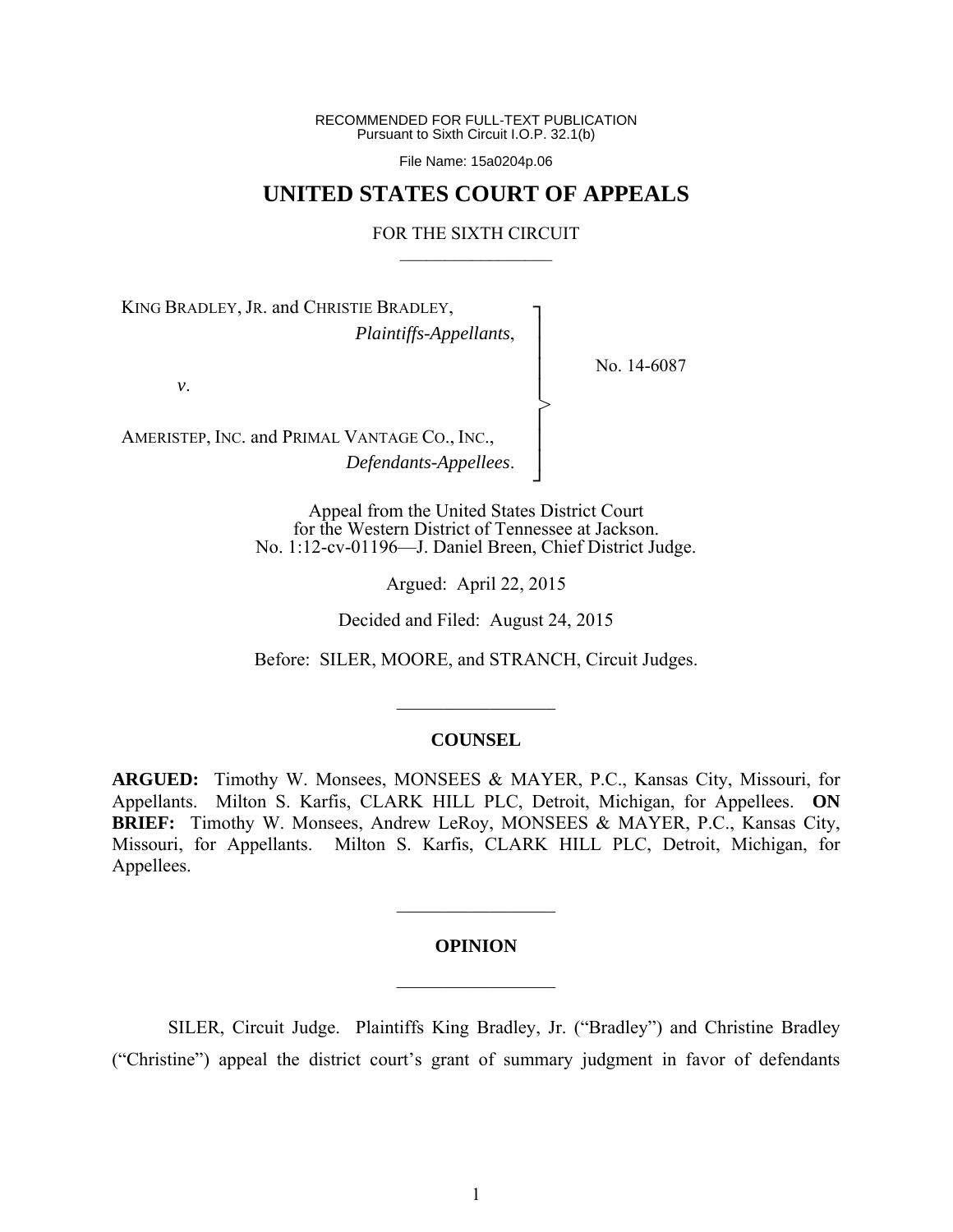Ameristep, Inc. and Primal Vantage Co., Inc. on this product liability suit in diversity. For the reasons stated below, we reverse and remand for further proceedings.

### **FACTUAL AND PROCEDURAL BACKGROUND**

 The facts of this action, taken in the light most favorable to the plaintiffs as the nonmoving party, are as follows. Bradley purchased two replacement treestand ratchet straps ("ratchet straps") in 2007 or 2008. The ratchet straps were manufactured by defendant Ameristep, Inc., and distributed by defendant Primal Vantage Co., Inc. Bradley used the ratchet straps exclusively in conjunction with a hunting treestand that he already owned. In 2008, Bradley used the ratchet straps to secure his treestand from early September to mid-October. During that time the ratchet straps were exposed to the elements. From late 2008 to mid-2011, Bradley stored the treestand and the ratchet straps in his garage. Bradley set up the treestand again in late May or early June 2011 after inspecting the ratchet straps. He did not attempt to use the treestand again until September 29, 2011. On that date, he visually inspected the treestand and the ratchet straps before climbing into the stand. Within a few minutes of Bradley's ascent into the stand, the ratchet straps broke, causing Bradley to fall to the ground and sustain injuries.

 Bradley and his wife, Christine, filed suit in 2012 for damages caused by the fall. Their complaint presents state-law claims against the defendants for strict product liability (a product defect claim), negligent design and manufacture (a product defect claim), strict liability failure to warn, negligent failure to warn, loss of consortium, and violations of the Tennessee Consumer Protection Act.

The district court granted the defendants' motions to exclude the testimony of two experts, Charles Powell and Alan Davison, retained by the plaintiffs in connection with the product defect claims.**<sup>1</sup>** Powell would have testified that the defendants failed to include an ultraviolet light inhibitor in the ratchet straps that would have reduced the rate of polymer degradation due to sunlight exposure. Powell would have also testified that the defendants failed to warn and instruct consumers how to recognize when the ratchet straps were no longer safe for

<sup>&</sup>lt;sup>1</sup>The plaintiffs do not challenge the district court's decision to exclude Davison's testimony on the product defect claims. The district court did not reach the issue of whether to exclude Powell's and Davison's opinions as to the failure-to-warn claims because the district court dismissed those claims on other grounds.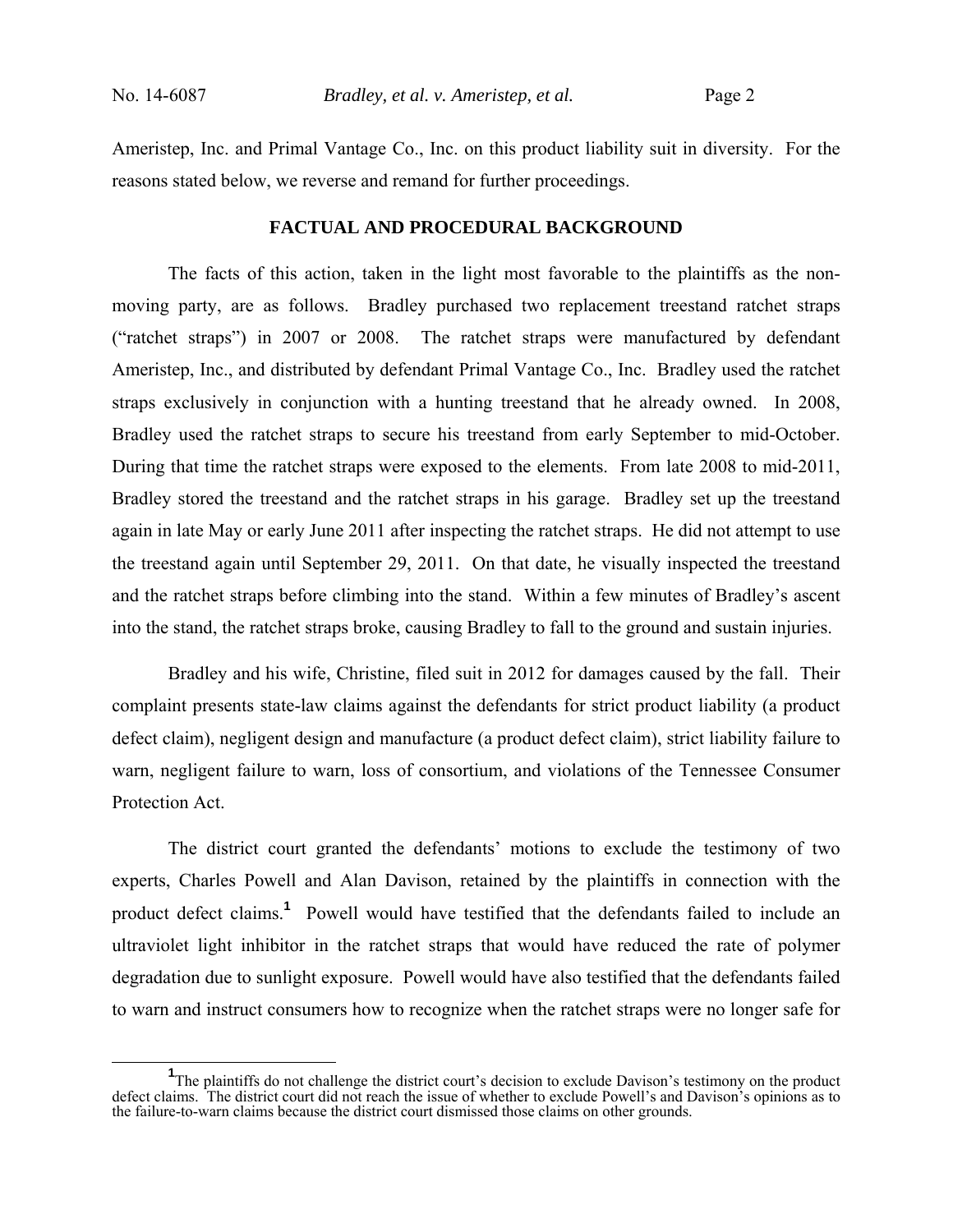use. The district court excluded Powell's testimony because it determined that his expertise was in metallurgy and that Powell's "experience with the webbing material at issue . . . is, according to the evidence presented, sparse." The district court's decision was influenced by a previous decision in which another district court had excluded Powell's testimony in a nearly identical lawsuit involving the same product. *See Freeland v. Ameristep, Inc.*, No. 13-cv-08-JHP, 2014 WL 1646948 (E.D. Okla. Apr. 24, 2014).

Davison would have testified that the ratchet straps were defective at the time of purchase because they failed to warn of the risks associated with decay of the polypropylene material in the straps. He also would have testified that the defendants failed to recognize the foreseeable use of the ratchet straps and accordingly failed to identify hazards and mitigate risks. Finally, Davison would have testified that the limited warnings provided by the defendants failed to comply with the relevant industry standards. The district court excluded Davison's testimony because it concluded that, "There is no evidence that he possesses any expertise . . . in the use of polymers or the design of the products at issue." Having excluded these two experts, the district court concluded that there was no evidence to support the plaintiffs' claims for strict product liability or negligent design and manufacture and granted the defendants' motion for summary judgment on those claims.

Next, the district court addressed the claims alleging a failure to provide an adequate warning. The court concluded that, notwithstanding any failure of the defendants, Bradley was aware of the dangers of exposing ratchet straps to the elements and then using them to secure a tree stand. The court also faulted Bradley for not proffering an adequate alternative warning. Finally, the court rejected Bradley's argument that defendants should have warned users to use a safety harness, because it determined that Bradley would not have heeded such a warning in the first place. For these reasons, the district court granted the defendants' motion for summary judgment on the failure-to-warn claims. Having dismissed all the other claims that might provide a basis for liability, the district court then dismissed Christine's claim for loss of consortium.

On appeal, Bradley challenges the district court's refusal to qualify Powell as an expert witness for the product defect claims, the district court's refusal to apply Tennessee's consumer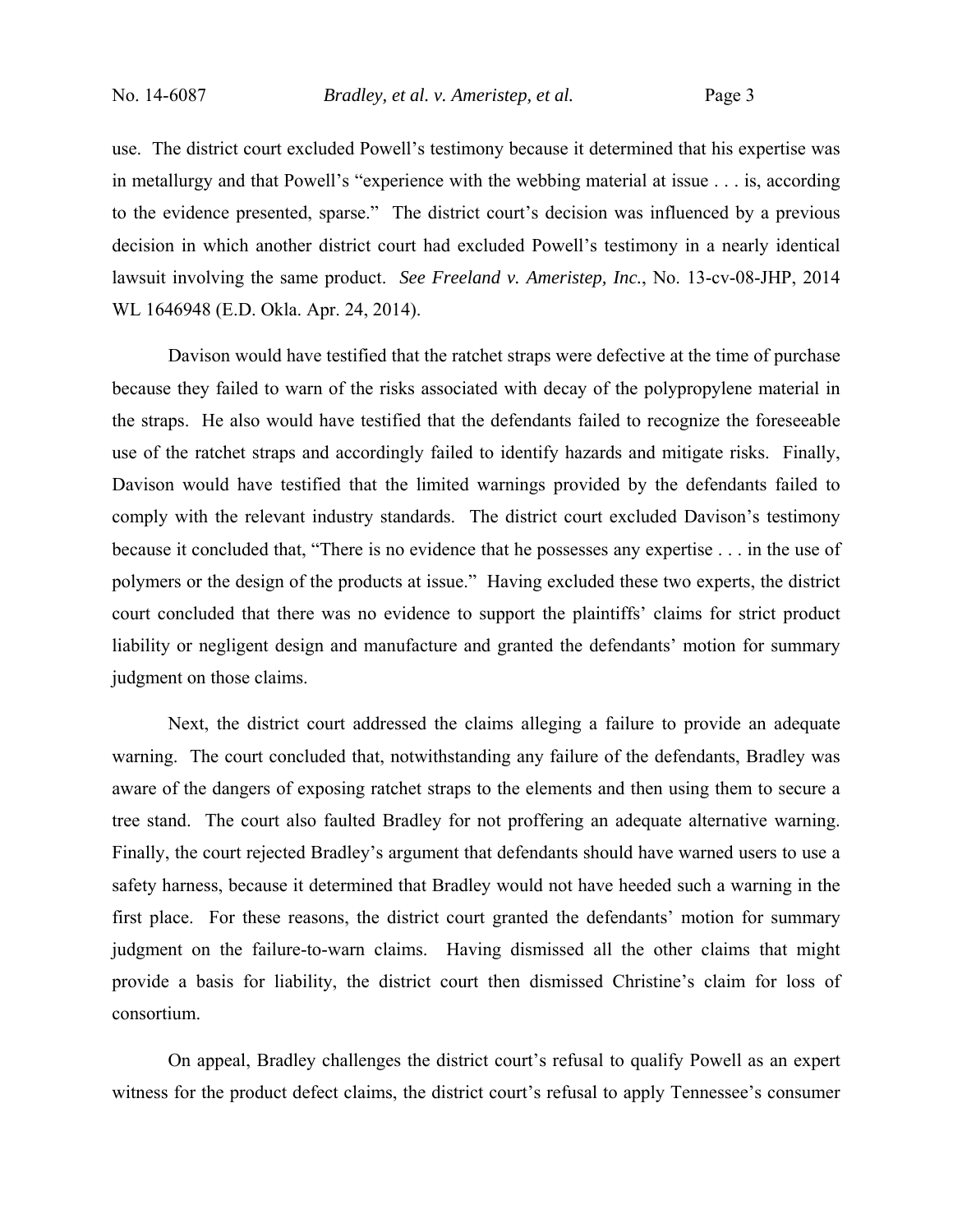expectation test to the product defect claims, and the dismissal of the failure-to-warn claims and the loss-of-consortium claim.

### **DISCUSSION**

### **I. The District Court's Assessment of Powell's Qualifications**

In determining whether a witness is qualified to provide expert testimony, a district court must apply Fed. R. Evid. 702. *United States v. Freeman*, 730 F.3d 590, 600 (6th Cir. 2013). Rule 702 permits a witness to testify as an expert if his

(a) . . . scientific, technical, or other specialized knowledge will help the trier of fact to understand the evidence or to determine a fact in issue; (b) . . . testimony is based on sufficient facts or data; (c) . . . testimony is the product of reliable principles and methods; and (d) the expert has reliably applied the principles and methods to the facts of the case.

*Id.* at 599–600 (quoting Fed. R. Evid. 702). We interpret this rule as imposing a threshold requirement of qualification by "knowledge, skill, experience, training or education," coupled with a two-part test for relevance (i.e., will the testimony "help the trier of fact to understand the evidence or to determine a fact in issue") and reliability. *See United States v. Cunningham*, 679 F.3d 355, 379–80 (6th Cir. 2012). We apply an abuse-of-discretion standard when reviewing a district court's decision to exclude expert testimony. *Id*. at 377.

 This appeal implicates the threshold requirement that an expert be qualified. Although a witness is not a qualified expert simply because he self-identifies as such, we take a liberal view of what "knowledge, skill, experience, training, or education" is sufficient to satisfy the requirement. *Pride v. BIC Corp*., 218 F.3d 566, 577 (6th Cir. 2000). "Whether a proposed expert's experience is sufficient to qualify the expert to offer an opinion on a particular subject depends on the nature and extent of that experience." *Cunningham*, 679 F.3d at 379.

 Powell's qualifications contain numerous general attestations of expertise in materials analysis. The district court seized on Powell's more specific references to metallurgical expertise as the foundation for a negative inference that Powell did not possess the necessary qualifications as to other types of material analysis, including polypropylene polymers. But Powell's credentials clearly mark him as an expert in materials failure analysis—not merely an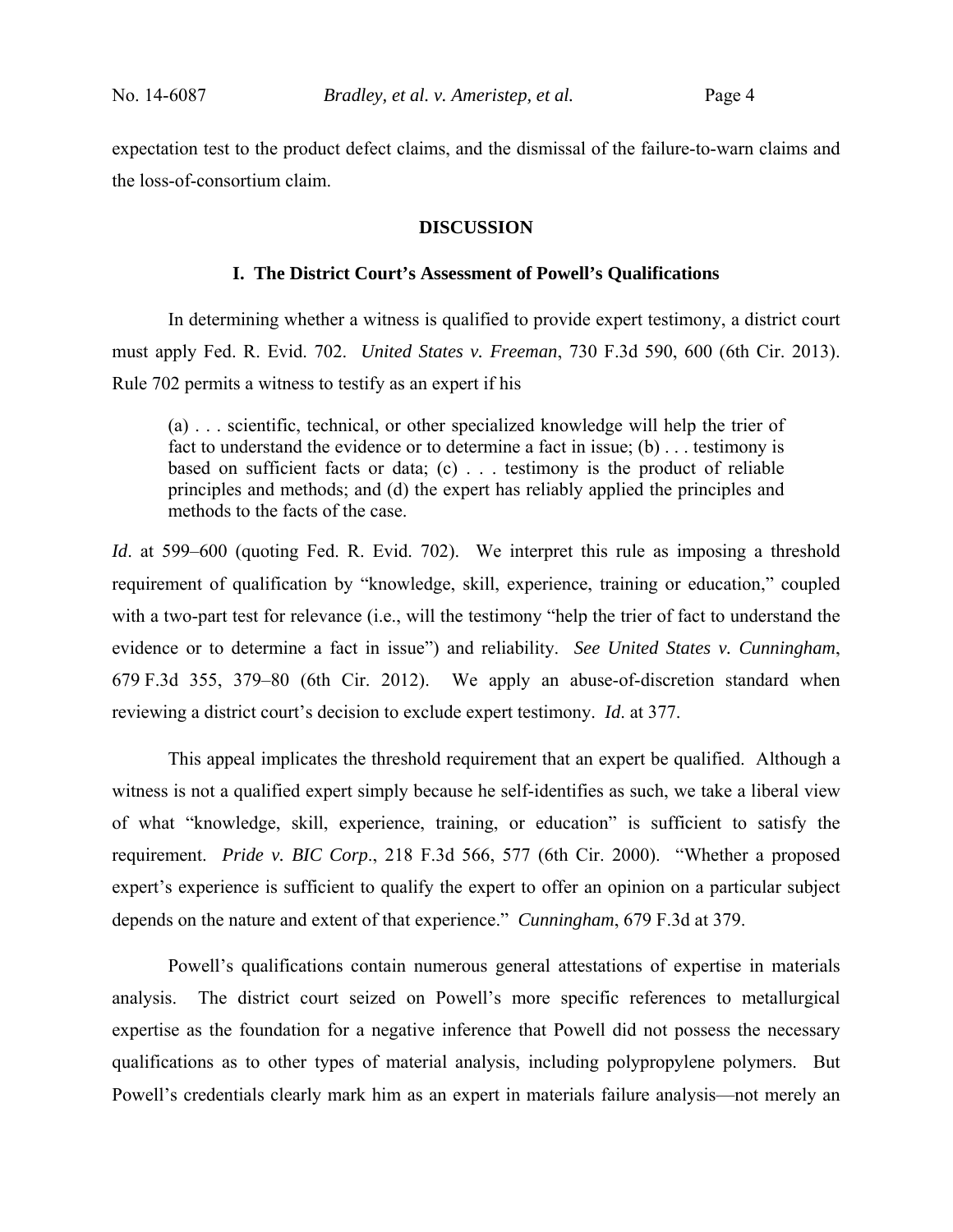"engineer," as the district court described him. Powell has over thirty-five years of experience analyzing the forces and conditions that lead to product failures. He has served as an instructor in materials analysis and microscopic analysis for university students, professional organizations, and state agencies. In the course of his career, Powell has conducted materials failure analysis on "all types of polymer materials," and on five or six occasions he has specifically analyzed failures of polymer straps or webbing in "load-bearing applications." In light of this experience, it was an abuse of discretion for the district court to conclude that Powell's expertise was solely in the area of metallurgy and then rely on that conclusion to rule that Powell was unqualified to provide expert testimony about the ratchet straps.

### **II. The District Court's Dismissal of Bradley's Product Defect Claims**

Having excluded both of the experts from testifying about the alleged product defects in the ratchet straps, the district court concluded that, "Absent the testimony of [plaintiffs'] experts . . . there is simply no evidence to support their [product defect] claim." It cited one of our previous decisions for the proposition that "without admissible expert testimony on causation and product defect, no reasonable jury could find for plaintiff because, under Tennessee law, expert testimony is required to establish liability in cases alleging manufacturing and design defects." *See Pride*, 218 F.3d at 580–81.

Because the district court abused its discretion in ruling that Powell was unqualified, its dismissal of the product defect claims must be reversed. But the district court's account of the controlling Tennessee law on the necessity of expert testimony was also erroneous, and this error provides a separate and independent ground for reversal.

In *Pride*, a plaintiff argued that a defectively designed cigarette lighter started a fire that killed her husband. 218 F.3d at 579–80. This court ruled that, "Pride's experts failed timely to present admissible evidence either that the lighter was the proximate cause of Mr. Pride's injuries, or that the presence of a snuffer cap or other redundant safety device could have prevented the accident." *Id*. at 580. We went on to say that, "Because Pride failed to introduce admissible evidence that the lighter caused the fire that killed Mr. Pride . . . the district court properly determined that BIC was entitled to summary judgment on both the manufacturing and design defect claims raised in Pride's complaint." *Id*.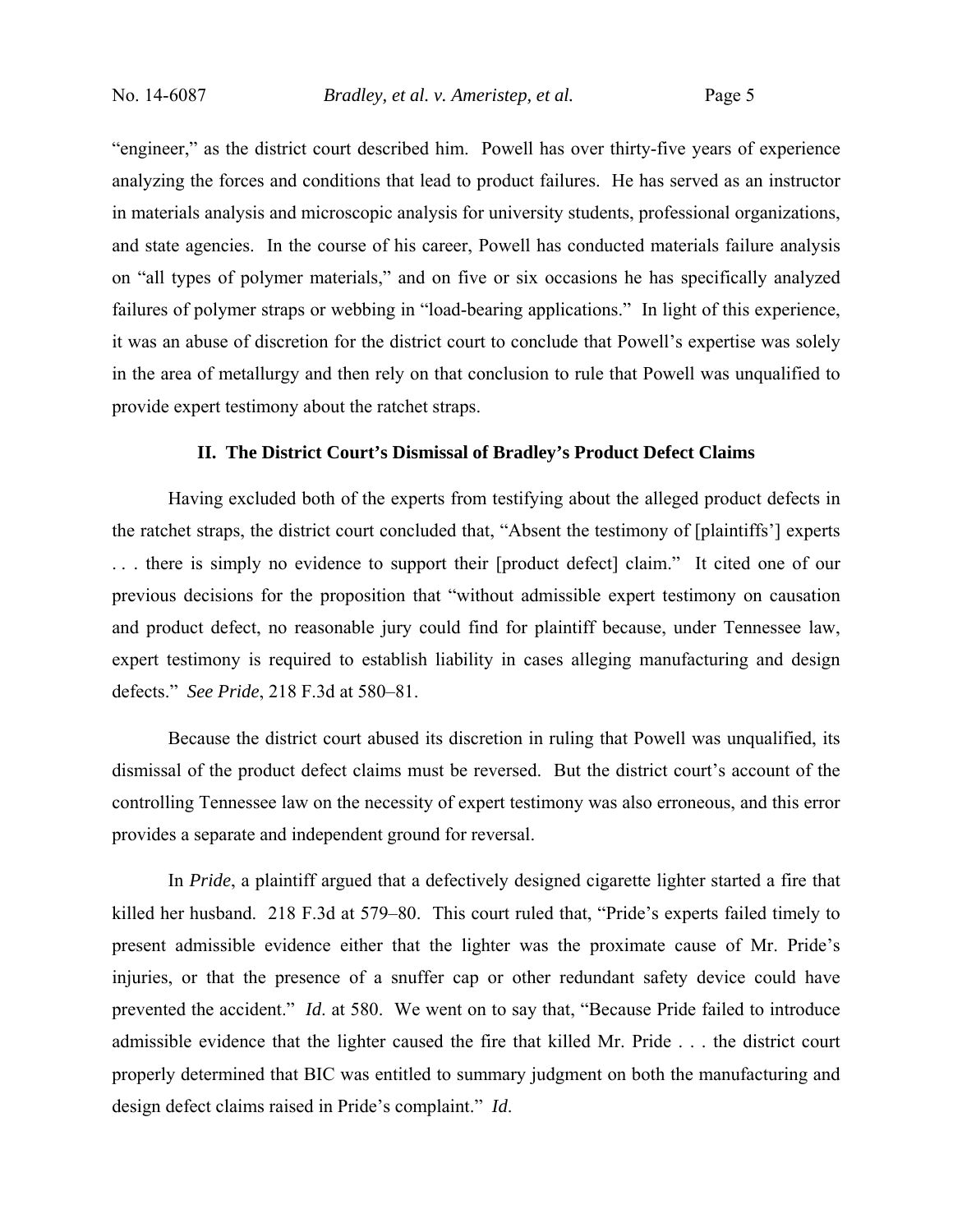This reasoning—that Pride's claim failed as a matter of law because she had no admissible evidence of causation—was sufficient to decide that case. However, we also explained that "under Tennessee law, expert testimony is required to establish liability in cases alleging manufacturing and design defects." *Id*. (citing *Fulton v. Pfizer Hosp. Prods. Grp., Inc.*, 872 S.W.2d 908, 912 (Tenn. Ct. App. 1993), and *Browder v. Pettigrew*, 541 S.W.2d 402, 404 (Tenn. 1976)). Setting aside the fact that this statement is arguably dicta and therefore not binding precedent, it is not clear that this is an accurate statement of Tennessee law. While both of the Tennessee cases cited by *Pride* refer to the need to "trace the injury to some specific error in construction or design of the product," *Fulton*, 872 S.W.2d at 912 (alteration marks omitted) (quoting *Browder*, 541 S.W.2d at 404), neither case requires that specific error to be identified by expert testimony.**<sup>2</sup>** Subsequent language in *Browder* cuts against the notion that a successful products liability claim requires expert testimony:

A product is defective if it is not fit for the ordinary purposes for which such articles are sold and used . . . . Establishing this element requires only proof, in a general sense and as understood by a layman, that "something was wrong" with the product. As a rule the mere occurrence of an accident is not sufficient to establish that the product was not fit for ordinary purposes. However, additional circumstantial evidence, such as proof of proper use, handling or operation of the product and the nature of the malfunction, may be enough to satisfy the requirement that something was wrong with it . . . . Further, a defective condition can also be proven by the testimony of an expert who has examined the product or who offers an opinion on the products design.

541 S.W.2d at 405–06 (quoting *Scanlon v. Gen. Motors Corp.*, 326 A.2d 673, 677–78 (N.J. 1974)). The implication of the above passage is that, contrary to the dicta in *Pride* which purported to rely on *Browder*, expert testimony is not the only way to prove a claim that a consumer product was defectively designed or manufactured.

The persuasiveness and authority of *Pride* is also undermined by the Tennessee Supreme Court's subsequent decision in *Jackson v. Gen. Motors Corp.*, 60 S.W.3d 800 (Tenn. 2001). In that case, this court certified the following question to the Tennessee Supreme Court: "In a

**<sup>2</sup>** Arguably, *Fulton* also took an improperly broad view of *Browder*, which "suggests that while proof of a malfunction alone should be sufficient under the strict liability and warranty theories in a products liability case, a higher standard of Specificity[sic] of proof of defect is required in order to recover under the negligence theory." *Browder*, 541 S.W.2d at 404. In quoting *Browder*, *Fulton* did not recognize any difference between the various theories of product liability.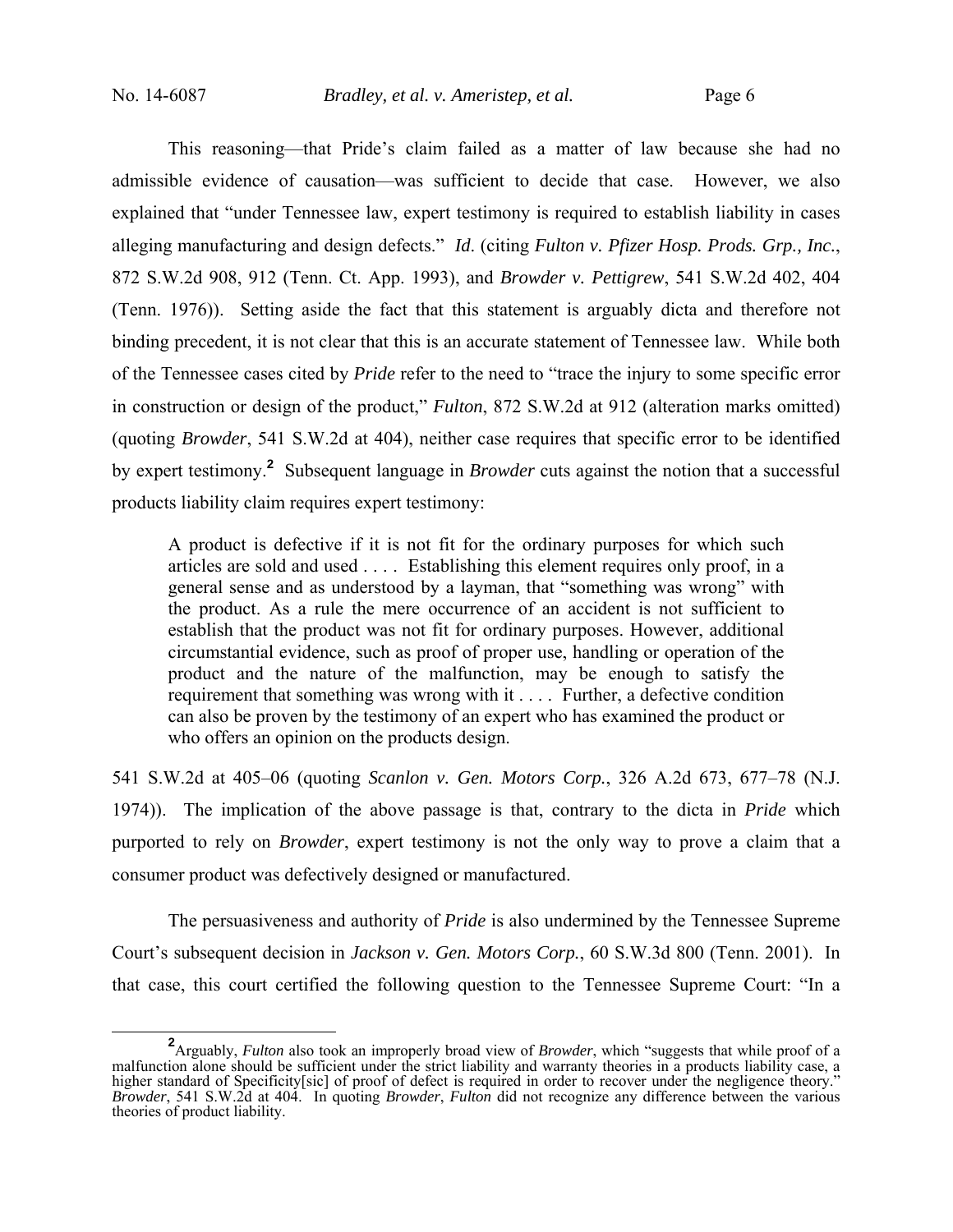products liability action under Tennessee law, may the plaintiff use the 'consumer expectation test' to prove that his seatbelt/restraint system was unreasonably dangerous because it failed to conform to the safety standards expected by an ordinary consumer under the circumstances?" *Id*. at 803. *Jackson* ruled that "the consumer expectation test is applicable to any products liability case in which a party seeks to establish that a product is unreasonably dangerous under Tennessee law." *Id*. at 806. The opinion went on to "affirm . . . that the consumer expectation test and the prudent manufacturer test are not exclusive of one another and therefore either or both of these tests are applicable to cases where the product is alleged to be unreasonably dangerous." *Id*.

"Under the consumer expectation test, a plaintiff is required to produce evidence of the objective conditions of the product as to which the jury is to employ its own sense of whether the product meets ordinary expectations as to its safety under the circumstances presented by the evidence." *Id*. at 805–06 (internal quotation marks omitted). In this action, the district court did not directly address the applicable consumer expectation test. Instead, the district court proceeded on the assumption that Bradley could prevail on his product defect claims only if he proved that his injury was caused by a failure to include certain chemical additives in the composition of the ratchet straps. But under the consumer expectation test, Bradley could prevail if he persuaded a jury that the ordinary consumer would not expect ratchet straps to catastrophically fail after only a few months of exposure to the elements. That theory of liability would not require either evidence about chemical additives or any other form of expert testimony. Indeed, if the dicta in *Pride* about the necessity of expert testimony were to be taken at face value, the end result would be to strip the jury of the ability to use its own judgment about ordinary expectations and thereby effectively nullify the consumer expectation test in its entirety.

The defendants argue that, "The consumer expectation test cannot be relied upon because polypropylene chemical composition and breakdown is beyond the common knowledge of the ordinary consumer." While it is true that the ordinary consumer may not understand the precise properties of the chemicals involved or the precise rate of deterioration that might occur over time, it is quite reasonable to believe that the ordinary consumer has enough experience with polypropylene straps, tie-downs, or webbing to have some expectation as to the lifespan of those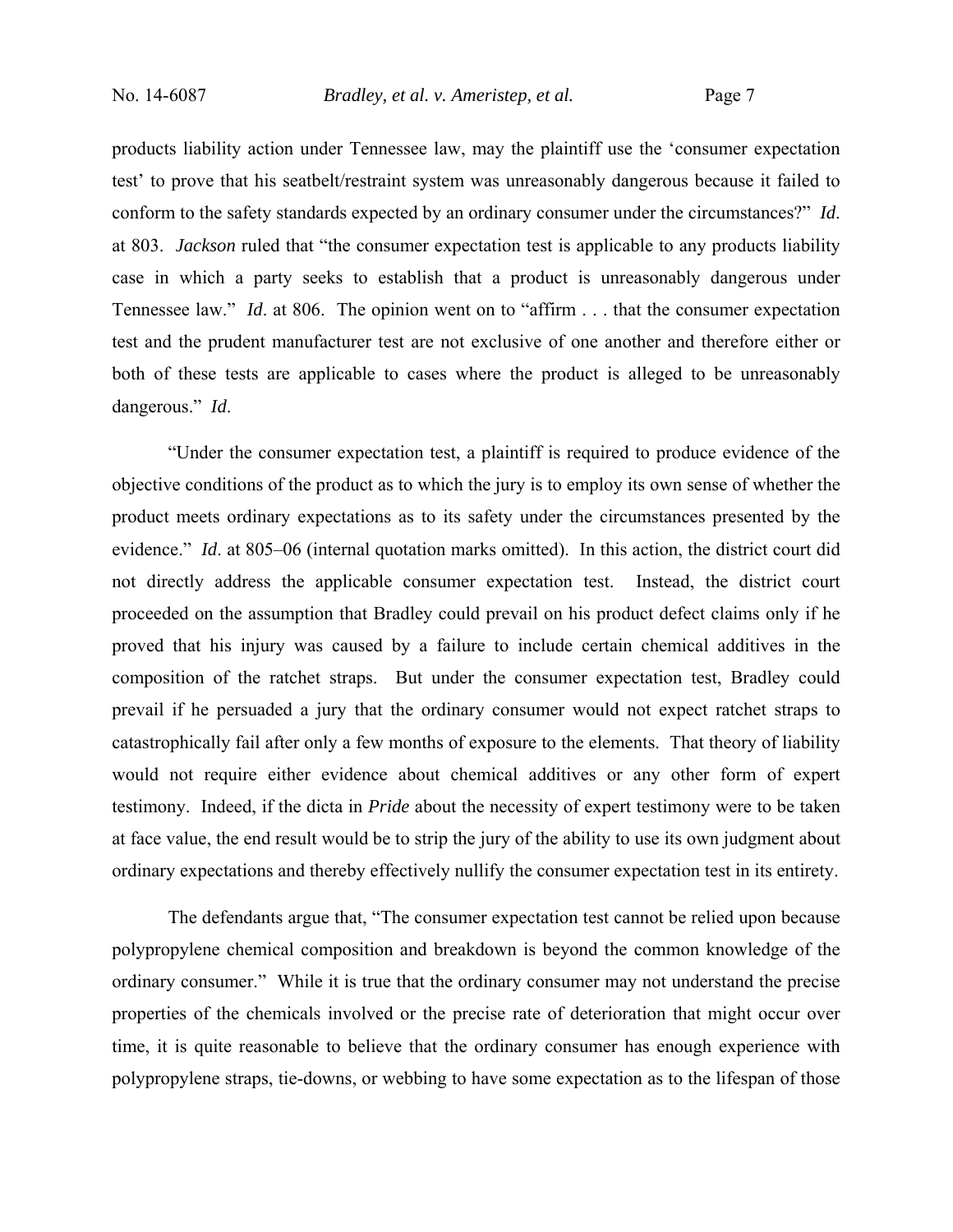products when exposed to the elements. A ratchet strap is a simple device, and in this action there is no question that the catastrophic failure of the ratchet straps was the proximate cause of Bradley's injuries. Thus, notwithstanding the defendants' attempt to confuse the issue by emphasizing the "complexity" of a treestand's "comprehensive climbing system," the obvious failure of a simple component is a suitable candidate for assessment under the consumer expectation test. Therefore, the district court committed an additional error by not allowing Bradley to proceed under the consumer expectation test and rely on lay testimony about the objective facts and circumstances surrounding the ratchet straps' failure.

### **III. The District Court's Dismissal of Bradley's Failure-to-Warn Claims**

The district court also dismissed the claims that the defendants failed to provide adequate warnings about the ratchet straps and failed to convey the extent of the danger involved with use of the ratchet straps to secure a treestand. "Under Tennessee law, a manufacturer must warn users about non-obvious dangers caused by its product." *Rodriguez v. Stryker Corp.*, 680 F.3d 568, 570 (6th Cir. 2012). "A reasonable warning not only conveys a fair indication of the dangers involved, but also warns with the degree of intensity required by the nature of the risk." *Pittman v. Upjohn Co.*, 890 S.W.2d 425, 429 (Tenn. 1994). The Tennessee Supreme Court has identified an inclusive list of criteria for identifying an adequate warning: 1) the warning must adequately indicate the scope of the danger; 2) the warning must reasonably communicate the extent or seriousness of the harm that could result from misuse of the product; 3) the physical aspects of the warning must be adequate to alert a reasonably prudent person to the danger; 4) a simple directive warning may be inadequate when it fails to indicate the consequences that might result from a failure to follow it; and 5) the means to convey the warning must be adequate. *Barnes v. Kerr Corp.*, 418 F.3d 583, 590 (6th Cir. 2005) (citing *Pittman*, 890 S.W.2d at 429).

"An action based on an inadequate warning requires not only that the warning itself be defective, but that the plaintiff establish that the product is unreasonably dangerous by reason of defective warning and that the inadequate labelling proximately caused the claimed injury." *Id*. (internal quotation marks and alteration marks omitted). "Generally, a manufacturer will be absolved of liability for failure to warn for lack of causation where the consumer was already aware of the danger, because the failure to warn cannot be the proximate cause of the user's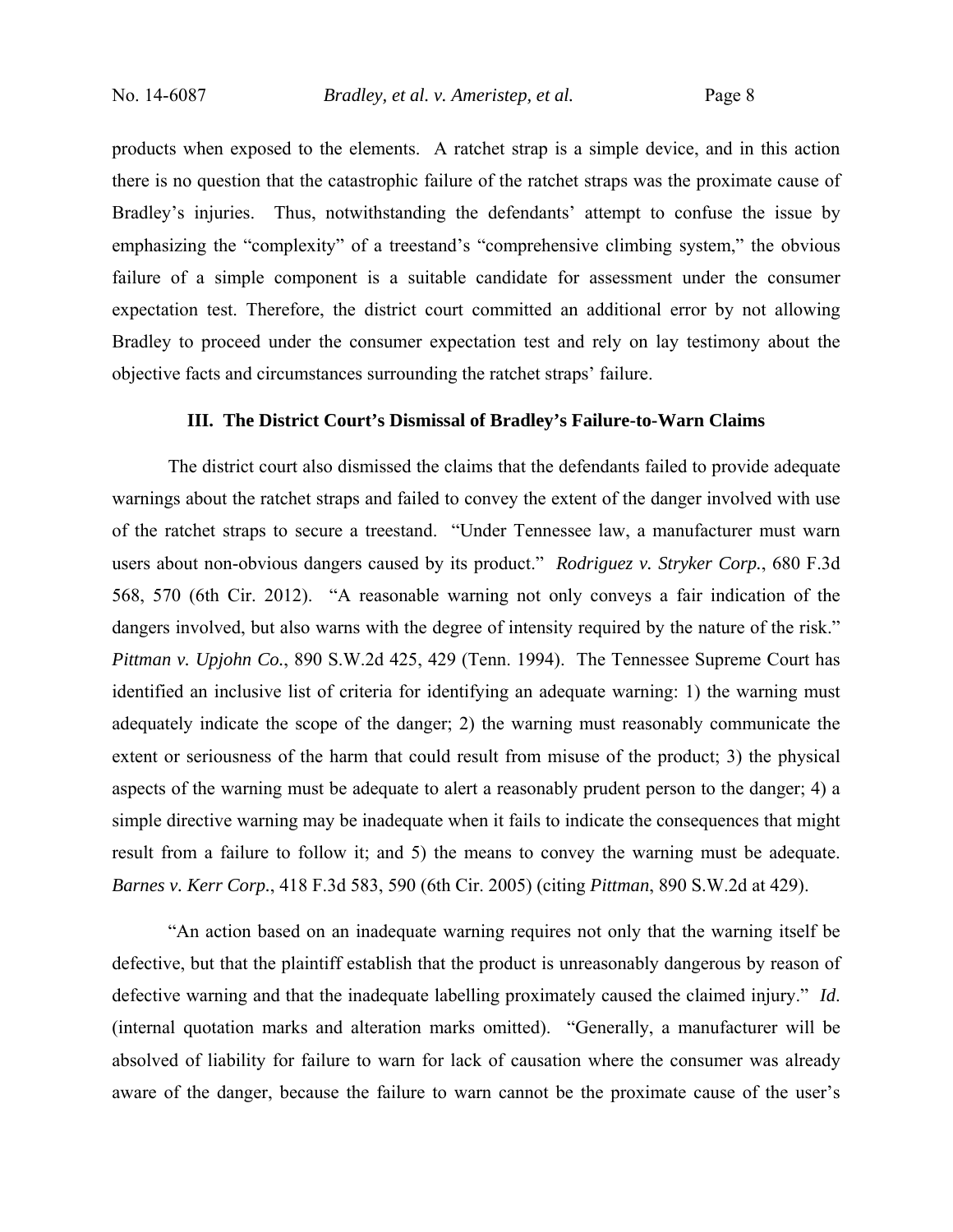injury if the user had actual knowledge of the hazards in question." *Harden v. Danek Med., Inc.*, 985 S.W.2d 449, 451 (Tenn. Ct. App. 1998) (internal quotation marks omitted).

Bradley argues that there are genuine issues of material fact surrounding the adequacy of the warnings included with the ratchet strap. The district court ruled that there were no issues of material fact after a two-step analysis. At the first step, it found that, regardless of whether the product warnings adequately apprised the user of the dangers of leaving the product exposed to the elements and the risk of injury associated with failure to properly store the straps, Bradley had actual knowledge of those dangers and risks. At the second step, the district court rejected Bradley's arguments that the warnings were inadequate for failure to provide an expiration date for the straps or describe how the straps should be inspected. The district court faulted Bradley for not proffering an alternative warning with an appropriate expiration date and descriptions of various types of damage that could occur to the ratchet straps. Bradley challenges both steps in the district court's analysis.**<sup>3</sup>**

At the first step, it appears that the district court's findings are well-grounded. Bradley repeatedly acknowledged that it was better to avoid exposing the ratchet straps to the elements for "long periods of time" in order to avoid their deterioration. And Bradley's established routine of physically examining various aspects of the straps at regular intervals clearly indicates his awareness and understanding of the risks associated with a potential failure of the straps and the need to avoid such failures.

Bradley's awareness and understanding of the risks, however, did not extend to knowledge of how to effectively avoid or minimize those risks. As the plaintiffs point out, the simple directives admonishing the user, "**DO NOT** leave Ratchet Strap out in sunlight or other weather when not in use," and "**DO NOT** leave the ratchet outside all year round. It must be stored inside when not in use," rely on an ambiguous term. In those directives, "use" could be reasonably interpreted to mean "use of the ratchet straps to secure the treestand to a tree," or "use of the ratchet straps in conjunction with the treestand to actively engage in hunting." By setting up the treestand weeks before he climbed into it, Bradley was "using" the ratchet straps under the

<sup>&</sup>lt;sup>3</sup>The district court also rejected Bradley's separate argument that the defendants failed to provide a proper warning about the need to wear a safety harness while in the stand. Bradley has not appealed that ruling.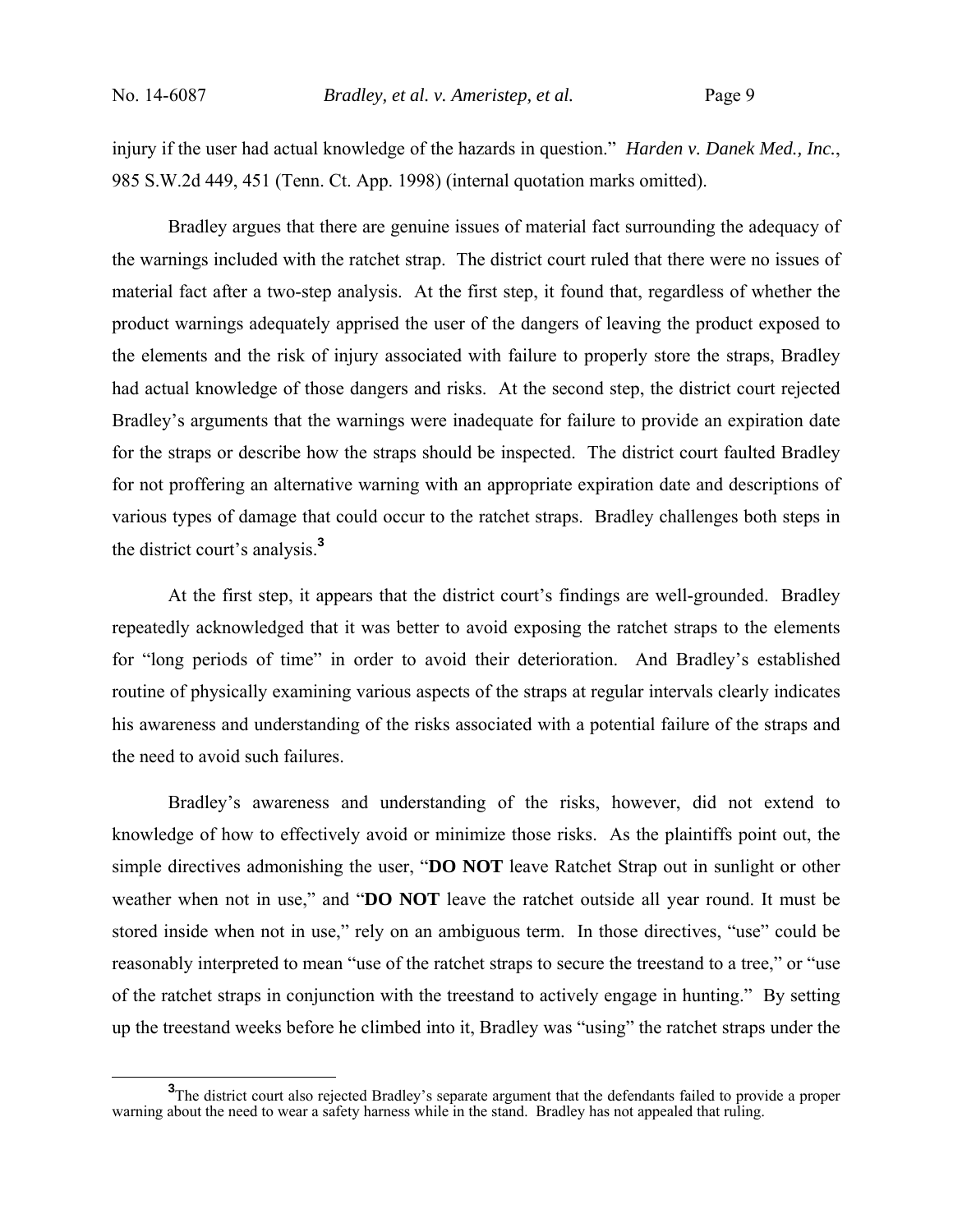former interpretation (and therefore not violating the directives in the product warnings) but not "using" the straps under the latter interpretation.

Furthermore, while Bradley was able to intuit that prolonged exposure of the ratchet straps to the elements could degrade the integrity of the straps, he received no guidance on how quickly those straps could deteriorate or how signs of deterioration might manifest themselves. The lack of information regarding how long the straps can be exposed, the inspection criteria for determining if the straps have been exposed for too long, or any other method to allow the user to determine, prior to each use, whether the straps are safe presents a material issue of fact as to whether the warnings were adequate. This is particularly true when, as noted above, even the simple directive to avoid exposure to the elements contains a latent ambiguity.

The district court attempted to sidestep this problem by focusing on the failure of Bradley's experts "to indicate what the expiration date should have been or how the warnings could have described every type of damage, whether from sunlight, water, freezing, temperature fluctuations or animal contact, and exactly how the straps would look after each type of damage at the point at which they were no longer safe to use." In *Brown v. Raymond Corp.*, 432 F.3d 640, 648 (6th Cir. 2005), this court ruled that it was not an abuse of discretion for a district court to hold that a "failure to propose alternative warnings subject to empirical testing rendered [an expert's] testimony [on a failure-to-warn claim] unreliable and irrelevant to the trier of fact."

The shortcomings in the expert testimony, however, are not fatal to Bradley's claim. In *Brown*, we agreed with the district court that the product at issue was "a complex machine beyond the purview of the ordinary consumer . . . whose safety is best evaluated using the prudent-manufacturer test—a test under which expert testimony is required in order to reach the jury." *Id.* at 646–47. But since we have determined that the consumer expectation test can be applied to the treestand ratchet straps in this case, Bradley was entitled to have a jury employ its own sense of whether the relevant warnings provided the ordinary consumer with knowledge of how to effectively avoid or minimize the risks associated with the treestand ratchet straps. *See Jackson*, 60 S.W.3d at 805–06. Therefore, the district court erred by assuming that the absence of relevant expert testimony triggered dismissal of the failure-to-warn claims.